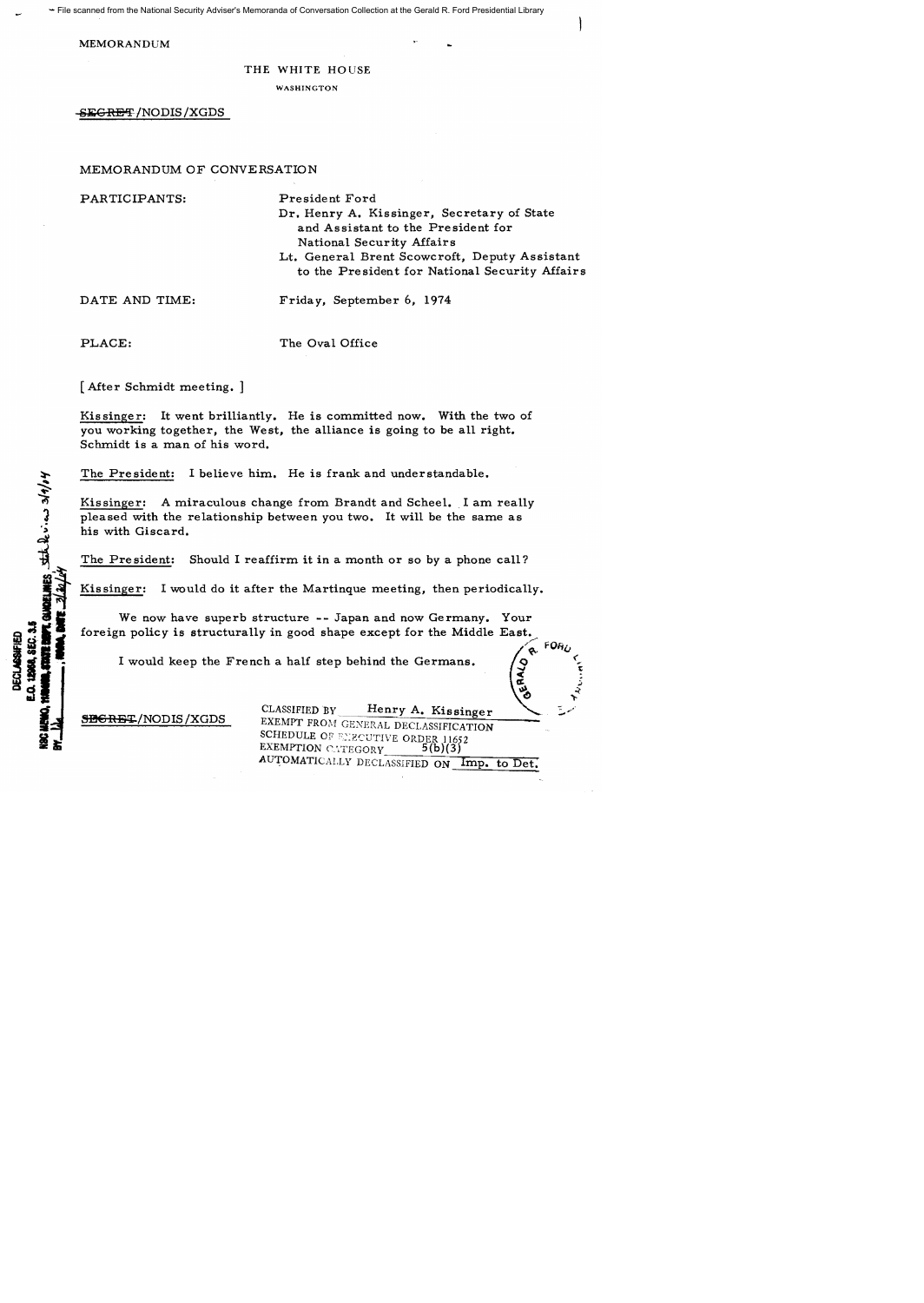The President: We have turned down a joint press conference?

Scowcroft: Yes.

تأريخها بيريا

Kissinger: You have these visits: Faisal. Golda. The Shah, between 15-20 May.



 $FORO$ GERALD